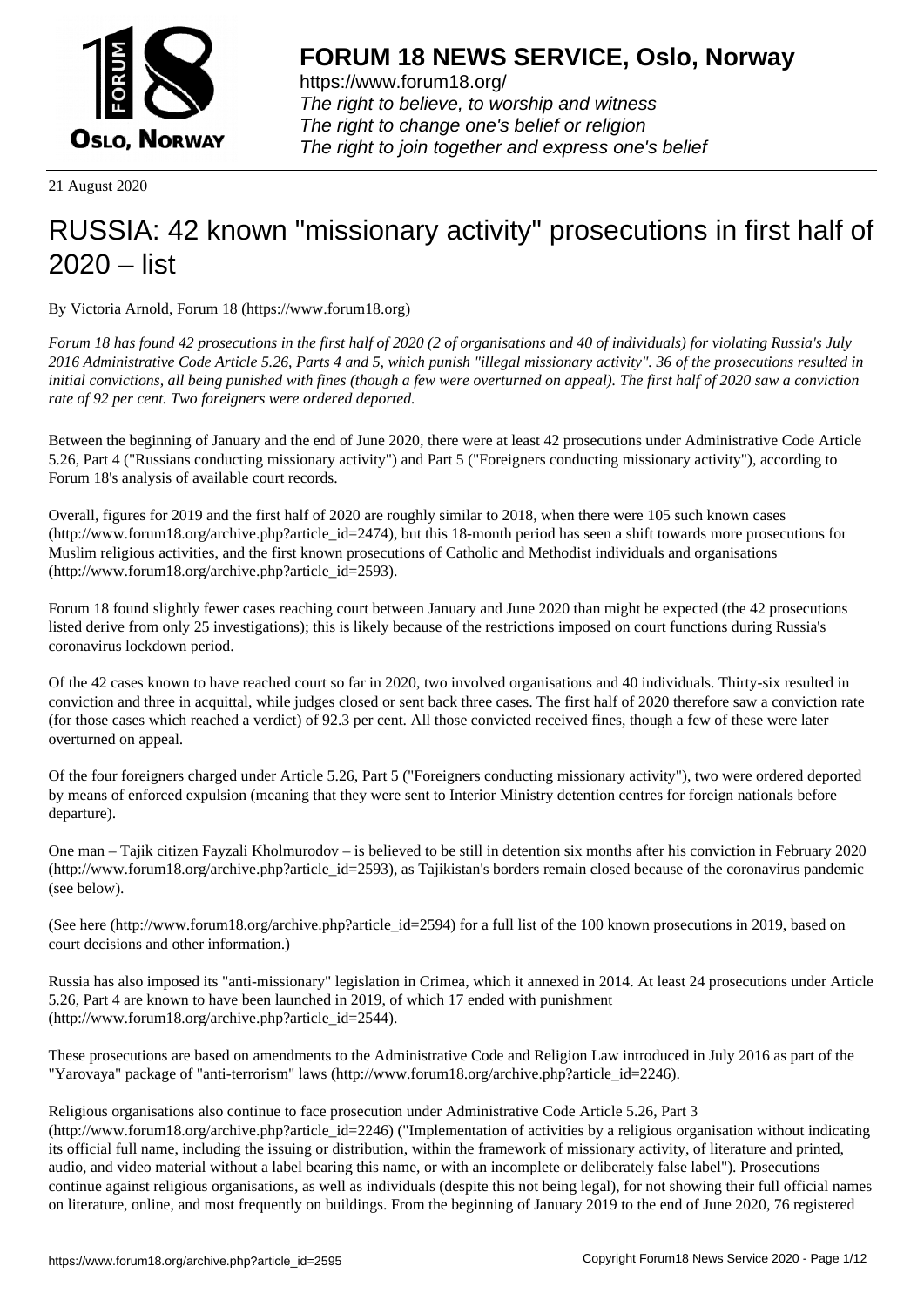number of prosecutions by religious community was of Muslims. The conviction rate was 72.5 per cent. A Constitutional Court appeal may clarify the law (http://www.forum18.org/archive.php?article\_id=2610) on how and where names should be displayed.

List of known prosecutions in the first half of 2020

All prosecutions under Administrative Code Article 5.26, Part 4 ("Russians conducting missionary activity") and Part 5 ("Foreigners conducting missionary activity") known to have reached court in the first half of 2020 are listed below, ordered by date of court hearing. The list is based on court decisions and court records seen by Forum 18, and other information.

A fine of 50,000 Roubles (6,100 Norwegian Kroner, 575 Euros or 675 US Dollars) represents nearly six weeks' average wages for those in work or 16 weeks' average state retirement pension.

1) 15 January 2020

Name: Gumer Moflyukhunov

Punishment: 5,000 Roubles

Court: Almetyevsk District Magistrate's Court No. 6, Republic of Tatarstan

Circumstances: Muslim charged for leading prayers in a mosque without authorisation from the Spiritual Administration of Muslims of Tatarstan to perform missionary activity, and without official position at the mosque; case brought by police

Appeal: unsuccessful – 25 May 2020, Almetyevsk City Court, Republic of Tatarstan

2) 16 January 2020

Name: Anatoly Chipilka

Punishment: 5,000 Roubles

Court: Abinsk District Magistrate's Court No. 114, Krasnodar Region

Circumstances: leader of Council of Churches Baptist religious group charged for carrying out unspecified missionary activity without submitting notification to the Justice Ministry of the existence of the religious group

Appeal: unsuccessful – 4 March 2020, Abinsk District Court, Krasnodar Region

3) 16 January 2020

Name: Lyudmila Akimenko

Punishment: 5,000 Roubles

Court: Kuvandyk and Kuvandyk District Magistrate's Court No. 2, Orenburg Region

Circumstances: same case as Kistanova – see below; Baptist charged for distributing religious literature to passers-by in the street without authorisation from a religious group or notification to the Justice Ministry of the existence of a religious group

Appeal: unsuccessful – 20 March 2020, Kuvandyk District Court, Orenburg Region; supervisory, unsuccessful – 27 July 2020, 6th Cassational Court, Samara

4) 16 January 2020

Name: Pavel Galaktionov

Punishment: 5,000 Roubles

Court: Kasly and Kasly District Magistrate's Court No. 1, Chelyabinsk Region

Circumstances: Council of Churches Baptist charged for distributing the newspaper "Do you believe?" to passers-by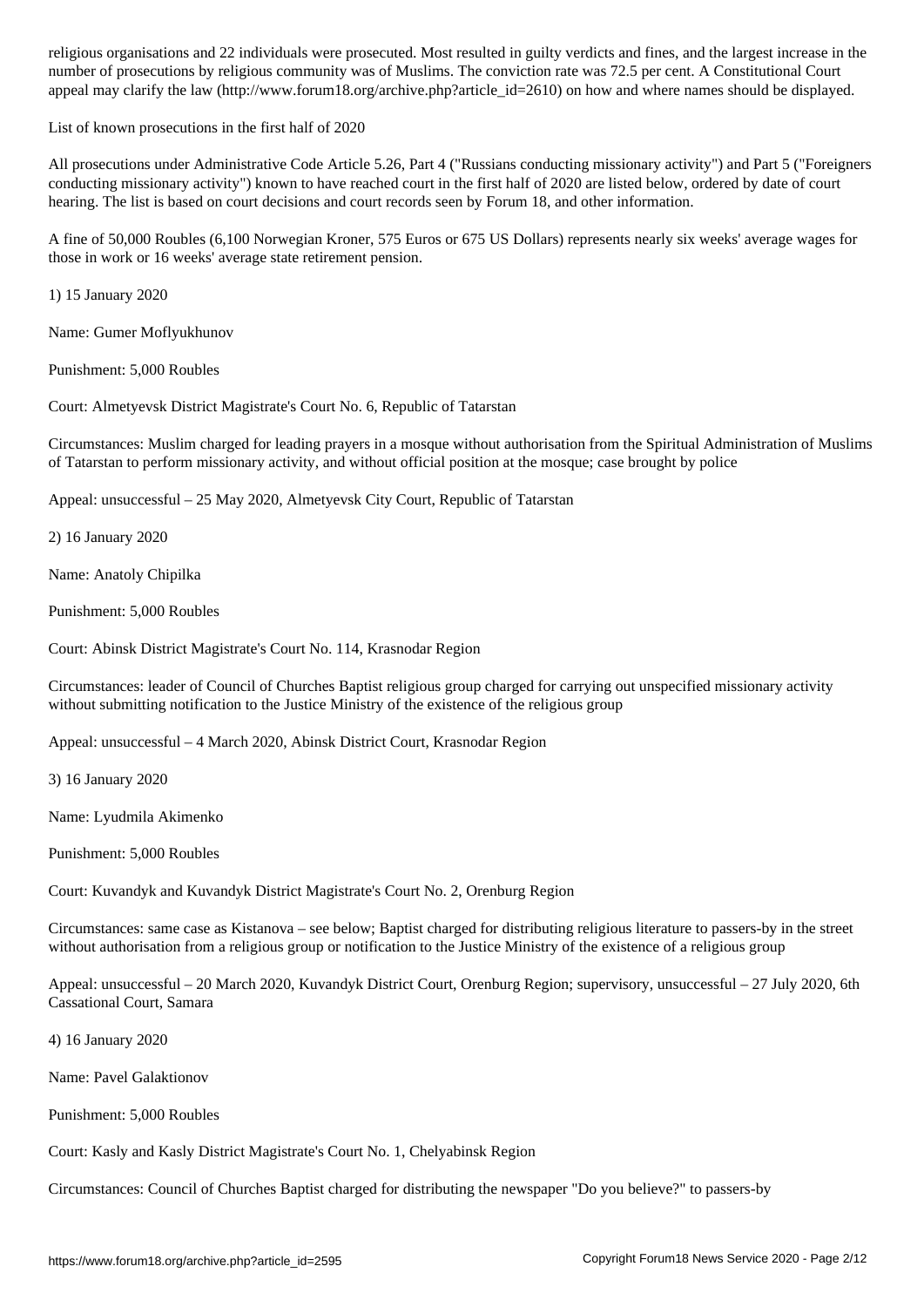5) 20 January 2020

Name: Sergey Krasnov

Punishment: 5,000 Roubles

Court: Karasunsky District Magistrate's Court No. 36, Krasnodar

Circumstances: with Dmitry Korovin (see below), Council of Churches Baptist charged for handing out the newspaper "Do you believe?", magazines, and copies of the New Testament at an intersection in Krasnodar, without notification to the Justice Ministry of the existence of a religious group, and "having conversations with passers-by, with the aim of disseminating their beliefs among people of a different religion and involving them in their faith"; case brought after a man approached and asked where services where held, then introduced himself as an FSB security service officer and took the Baptists to a police station for questioning

Appeal: unsuccessful – 17 June 2020, Soviet District Court, Krasnodar

6) 22 January 2020

Name: Lyubov Kistanova

Punishment: 5,000 Roubles

Court: Kuvandyk and Kuvandyk District Magistrate's Court No. 2, Orenburg Region

Circumstances: same case as Akimenko – see above; Baptist charged for distributing religious literature to passers-by in the street without authorisation from a religious group or notification to the Justice Ministry of the existence of a religious group

Appeal: unsuccessful – 20 March 2020, Kuvandyk District Court, Orenburg Region; supervisory, unsuccessful – 6 July 2020, 6th Cassational Court, Samara

7) 23 January 2020

Name: Dmitry Korovin

Punishment: 5,000 Roubles

Court: Karasunsky District Magistrate's Court No. 36, Krasnodar

Circumstances: with Sergey Krasnov (see above), Council of Churches Baptist charged for handing out the newspaper "Do you believe?", magazines, and copies of the New Testament at an intersection in Krasnodar, without notification to the Justice Ministry of the existence of a religious group, and "having conversations with passers-by, with the aim of disseminating their beliefs among people of a different religion and involving them in their faith"; case brought after a man approached and asked where services where held, then introduced himself as an FSB security service officer and took the Baptists to a police station for questioning

Appeal: unsuccessful – 5 June 2020, Soviet District Court, Krasnodar

8) 23 January 2020

Name: Akhli-Beyt Scientific-Cultural Centre (Regional Public Organisation)

Punishment: none – acquitted

Court: Kalinin District Magistrate's Court No. 49, St Petersburg

Circumstances: same case as Mamedov – see below; after inspection by police, FSB security service, and Interior Ministry's Centre for Countering Extremism, Azerbaijani cultural centre charged for holding Muslim prayers on its premises

Appeal: none

9) 23 January 2020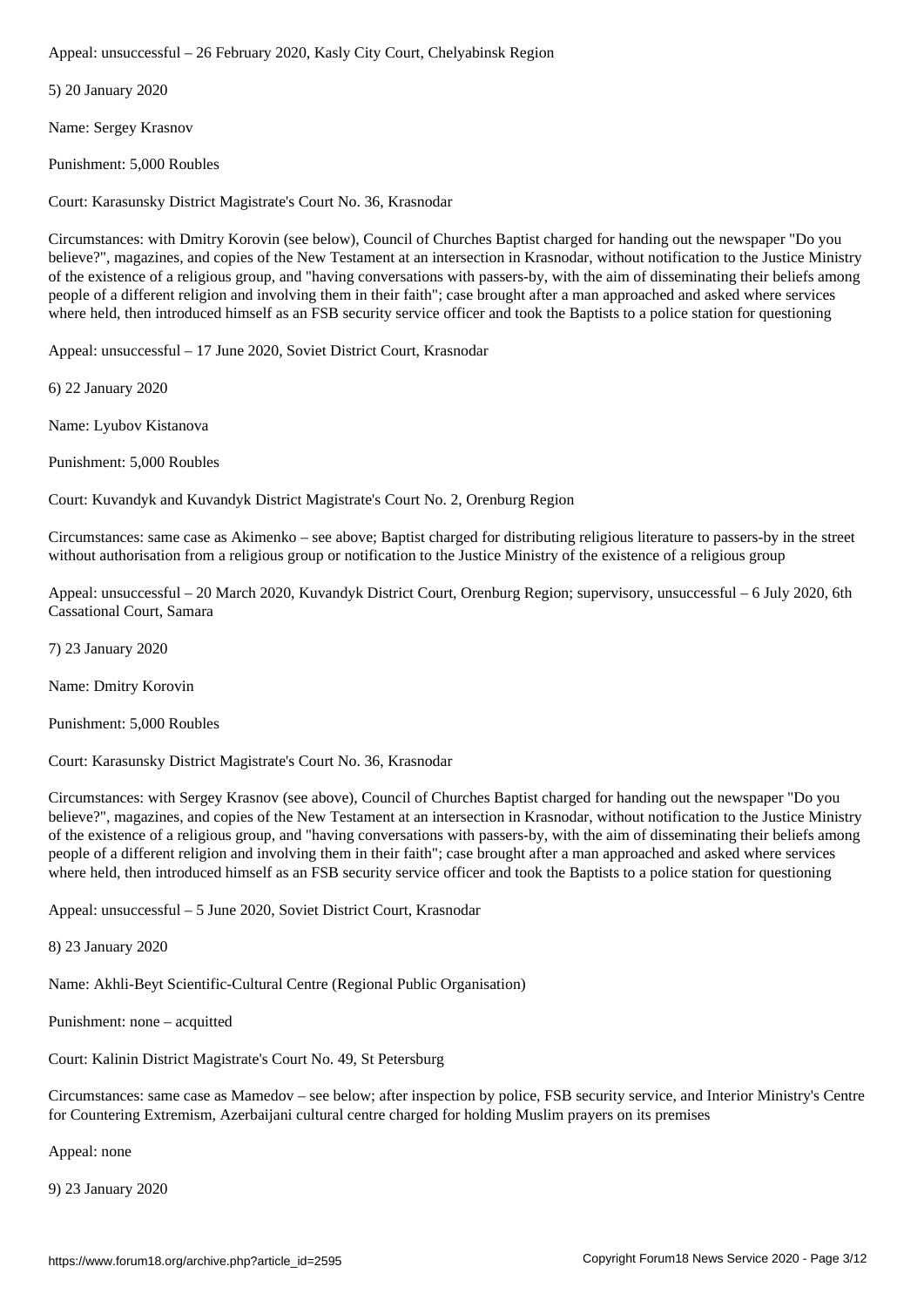Punishment: none – acquitted

Court: Kalinin District Magistrate's Court No. 49, St Petersburg

Circumstances: Muslim (same case as Akhli-Beyt Scientific-Cultural Centre – see above)

Appeal: none

10) 27 January 2020

Name: G.I. Makiyev

Punishment: none – acquitted

Court: Maysky District Magistrate's Court No. 1, Republic of Kabardino-Balkariya

Circumstances: Baptist charged for distributing "Faith and Life" magazines in the property where he was doing building work, with a sign saying that anyone who wished could take one; defendant stated that he had no desire to involve people in any religious movement and had had no conversations with anyone; lawyer pointed out that the magazine contains articles by Orthodox, Protestant, and Catholic authors alike, as well as poetry, stories, art, and history; judge mentions the "defining feature" of missionary activity as laid out by the Constitutional Court, and notes that there is no evidence that defendant carried out (or aimed to carry out) activities aimed at disseminating information about any religion in a public place.

Appeal: none

11) 4 February 2020

Name: Vadim Yurchenko

Punishment: 5,000 Roubles

Court: Maykop Magistrate's Court No. 8, Republic of Adygeya

Circumstances: Protestant pastor charged after FSB security service inspection of local organisation of Russian Association of Evangelical Christians – details unknown

Appeal: unsuccessful – 27 February 2020, Maykop City Court, Republic of Adygeya

12) 10 February 2020

Name: G.R. Gaydarbekov

Punishment: 5,000 Roubles

Court: Kirov District Magistrate's Court No. 5, Makhachkala, Dagestan Republic

Circumstances: Muslim charged for giving lessons on Arabic grammar and how to read the Koran at a mosque without necessary documents from the religious organisation for missionary activity

Appeal: none yet

13) 10 February 2020

Name: B.A. Abdulkhalikov

Punishment: 5,000 Roubles

Court: Kirov District Magistrate's Court No. 5, Makhachkala, Dagestan Republic

Circumstances: Muslim charged for giving lessons on Arabic grammar and how to read the Koran at a mosque without necessary documents from the religious organisation for missionary activity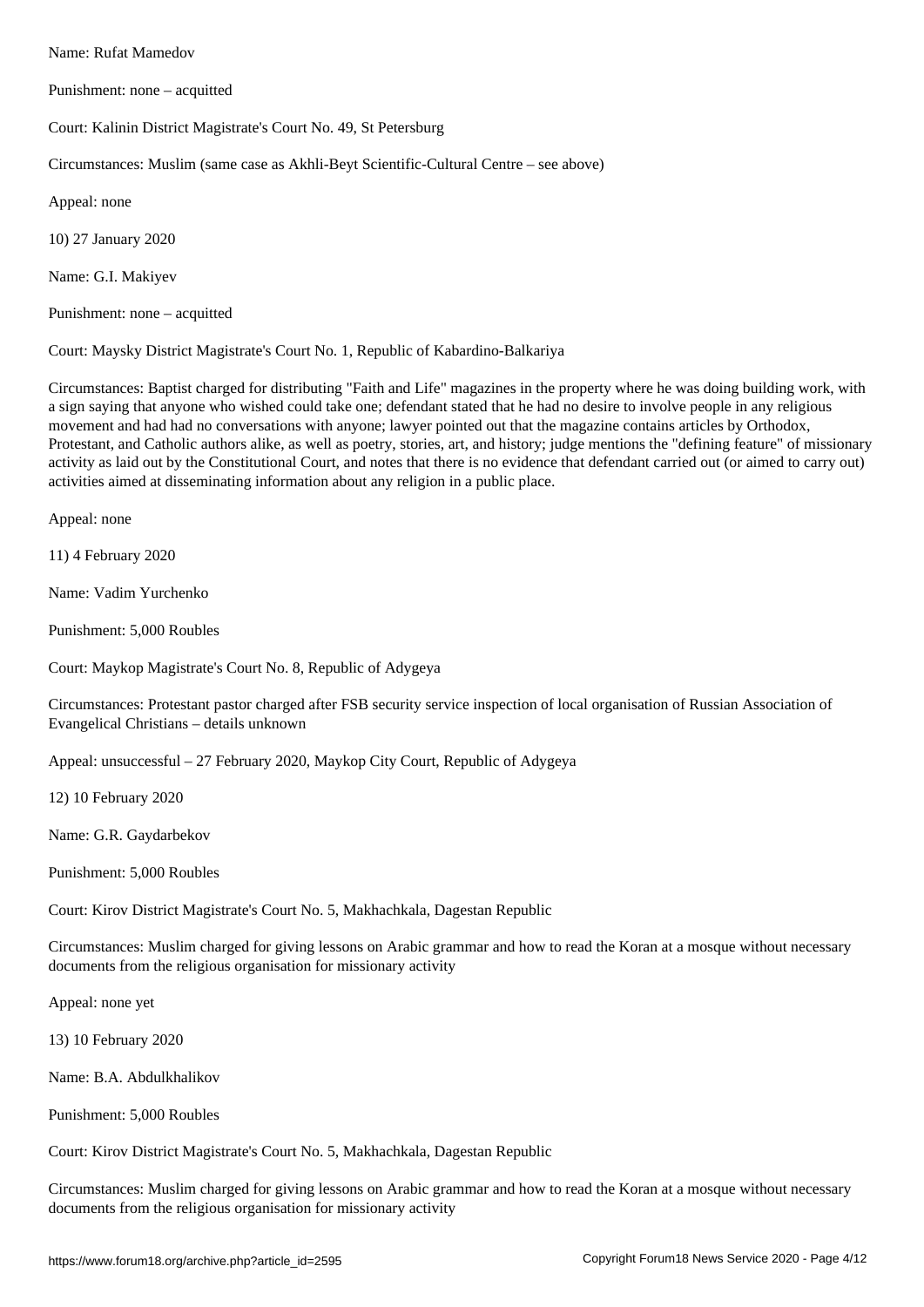Appeal: none yet

14) 11 February 2020

Name: A.I. Kolov

Punishment: 5,000 Roubles

Court: Kirov District Magistrate's Court No. 5, Makhachkala, Dagestan Republic

Circumstances: Muslim charged for giving lessons on Arabic grammar and how to read the Koran at a mosque without necessary documents from the religious organisation for missionary activity

Appeal: none yet

15) 11 February 2020

Name: A.N. Atagadzhiyev

Punishment: 5,000 Roubles

Court: Kirov District Magistrate's Court No. 5, Makhachkala, Dagestan Republic

Circumstances: Muslim charged for giving lessons on Arabic grammar and how to read the Koran at a mosque without necessary documents from the religious organisation for missionary activity

Appeal: none yet

16) 11 February 2020

Name: Konstantin Nazarov

Punishment: 5,000 Roubles

Court: Maykop Magistrate's Court No. 2, Republic of Adygeya

Circumstances: Protestant pastor of unregistered Christian Library church charged for carrying out missionary activity without submitting notification of the existence of a religious group, i.e. members of the church invited local residents to services; case brought by prosecutor's office on basis of information from FSB security service

Appeal: none yet

17) 12 February 2020

Name: Ilyas Arslanbekov

Punishment: 5,000 Roubles

Court: Kirov District Magistrate's Court No. 5, Makhachkala, Dagestan Republic

Circumstances: Muslim charged for giving lessons on Arabic grammar and how to read the Koran at a mosque without necessary documents from the religious organisation for missionary activity

Appeal: rejected without consideration – Kirov District Court, Makhachkala, Dagestan Republic

18) 12 February 2020

Name: Nikita Glazunov

Punishment: 5,000 Roubles

Court: Vakhitovsky District Magistrate's Court No. 8, Kazan, Republic of Tatarstan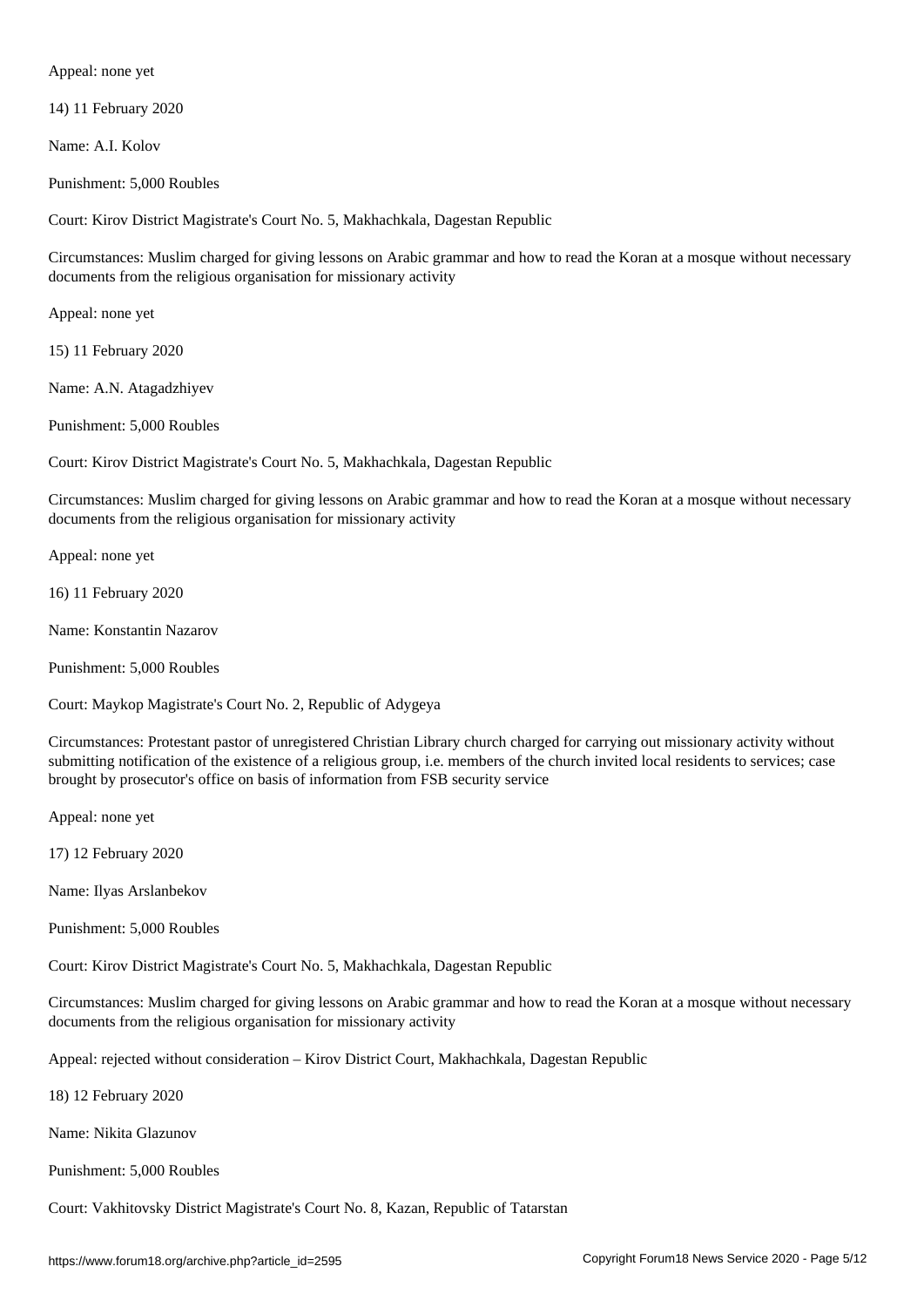Circumstances: leader of a traditionalist Catholic religious group, the Society of Saint Pius X, charged for organising Latin Mass in a hotel conference hall; Mass served by a "foreign preacher", invited by defendant, who did not have written authorisation from religious group to perform missionary activity; no lease on conference hall signed with hotel administration; witness testified that preacher had "spoken of the truth of Catholicism in comparison with Orthodox Christianity, and that, after the religious service, [defendant and another person] approached him and invited him to take printed materials to familiarise himself with their religious views"; case brought by prosecutor's office but also involved police

Appeal: unsuccessful – 5 June 2020, Vakhitovsky District Court, Kazan, Republic of Tatarstan

19) 12 February 2020

Name: Mukhammad Buttayev

Punishment: 5,000 Roubles

Court: Kirov District Magistrate's Court No. 5, Makhachkala, Dagestan Republic

Circumstances: Muslim charged for giving lessons on Arabic grammar and how to read the Koran at a mosque without necessary documents from the religious organisation for missionary activity

Appeal: rejected without consideration – 10 August 2020, Kirov District Court, Makhachkala, Dagestan Republic

20) 12 February 2020

Part 5

Name: Fayzali Kholmurodov

Punishment: 30,000 Roubles plus deportation (enforced expulsion – detention in the meantime)

Court: Donskoy City Court, Tula Region

Circumstances: Tajik citizen charged for leading Muslim prayers in a migrant workers' hostel, without submitting notification of the existence of a religious group and without authorisation from religious group to carry out missionary activity; case brought by police on basis of information from FSB security service

Appeal: none

21) 21 February 2020

Name: N.K. Kazimagomedov

Punishment: 5,000 Roubles

Court: Kirov District Magistrate's Court No. 5, Makhachkala, Dagestan Republic

Circumstances: Muslim charged for giving lessons on Arabic grammar and how to read the Koran at a mosque without necessary documents from the religious organisation for missionary activity

Appeal: none yet

22) 21 February 2020

Name: Magomed Isayev

Punishment: 5,000 Roubles

Court: Kirov District Magistrate's Court No. 5, Makhachkala, Dagestan Republic

Circumstances: Muslim charged for giving lessons on Arabic grammar and how to read the Koran at a mosque without necessary documents from the religious organisation for missionary activity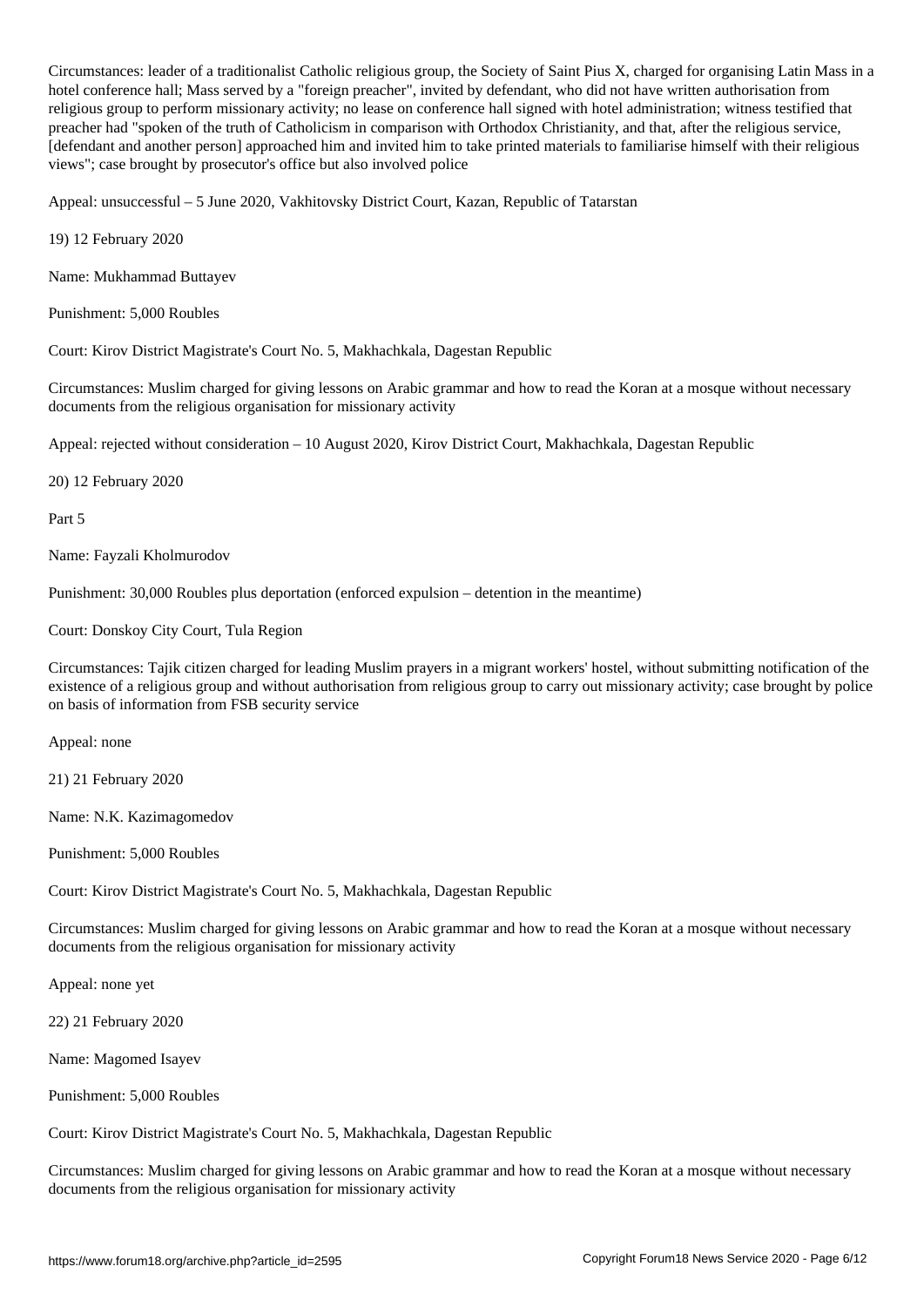23) 26 February 2020

unknown) – kuning kuning kuning kuning kuning kuning kuning kuning kuning kuning kuning kuning kuning kuning k

Name: Anatoly Feoktistov

Punishment: 5,000 Roubles

Court: Verkhneuralsk District Magistrate's Court No. 1/2, Chelyabinsk Region

Circumstances: Pentecostal pastor charged for holding Sunday services on residential premises, without written authorisation from his religious group or notification to the Justice Ministry of a religious group's existence; defendant argued that he "does not campaign to attract new members, but does not refuse to talk with people who find themselves in difficult life situations, inviting them to come to meetings"; judge notes defendant's certificates attesting to his qualification as a "missionary"

Appeal: unsuccessful – 18 May 2020, Verkhneuralsk District Court, Chelyabinsk Region; supervisory, rejected without consideration – 24 July 2020, 7th Cassational Court, Chelyabinsk

24) 3 March 2020

Part 5

Name: En Min Li

Punishment: 30,000 Roubles

Court: Kirov District Court, Omsk

Circumstances: South Korean postgraduate student (Omsk State University) charged (as result of FSB security service investigation) with missionary activity on behalf of the unregistered South Korean Good News Mission church, i.e. reading the Bible with others and preaching in a rented flat, without written authorisation from a religious organisation or group (defendant stated that he possessed the document, but it was in South Korea), or notification to the Justice Ministry of the existence of a religious group; not ordered deported as this would be "an excessive and unjustified measure"

Appeal: none

25) 6 March 2020

Name: S.A. Abdulkhalikov

Punishment: none – statute of limitations

Court: Kirov District Magistrate's Court No. 5, Makhachkala, Dagestan Republic

Circumstances: Muslim charged for giving lessons on Arabic grammar and how to read the Koran at a mosque without necessary documents from the religious organisation for missionary activity

Appeal: none

26) 23 March 2020

Name: U.M. Nazhmudinov

Punishment: 5,000 Roubles

Court: Botlikh District Magistrate's Court No. 111, Dagestan Republic

Circumstances: same case as Abdulayeva and Nazhmudinova – see below; Muslim charged for teaching Arabic, Koranic studies, handicrafts, and mental arithmetic, at the Centre for Children's Education, without either written authorisation from "the group" or notification to the Justice Ministry of its creation

Appeal: none yet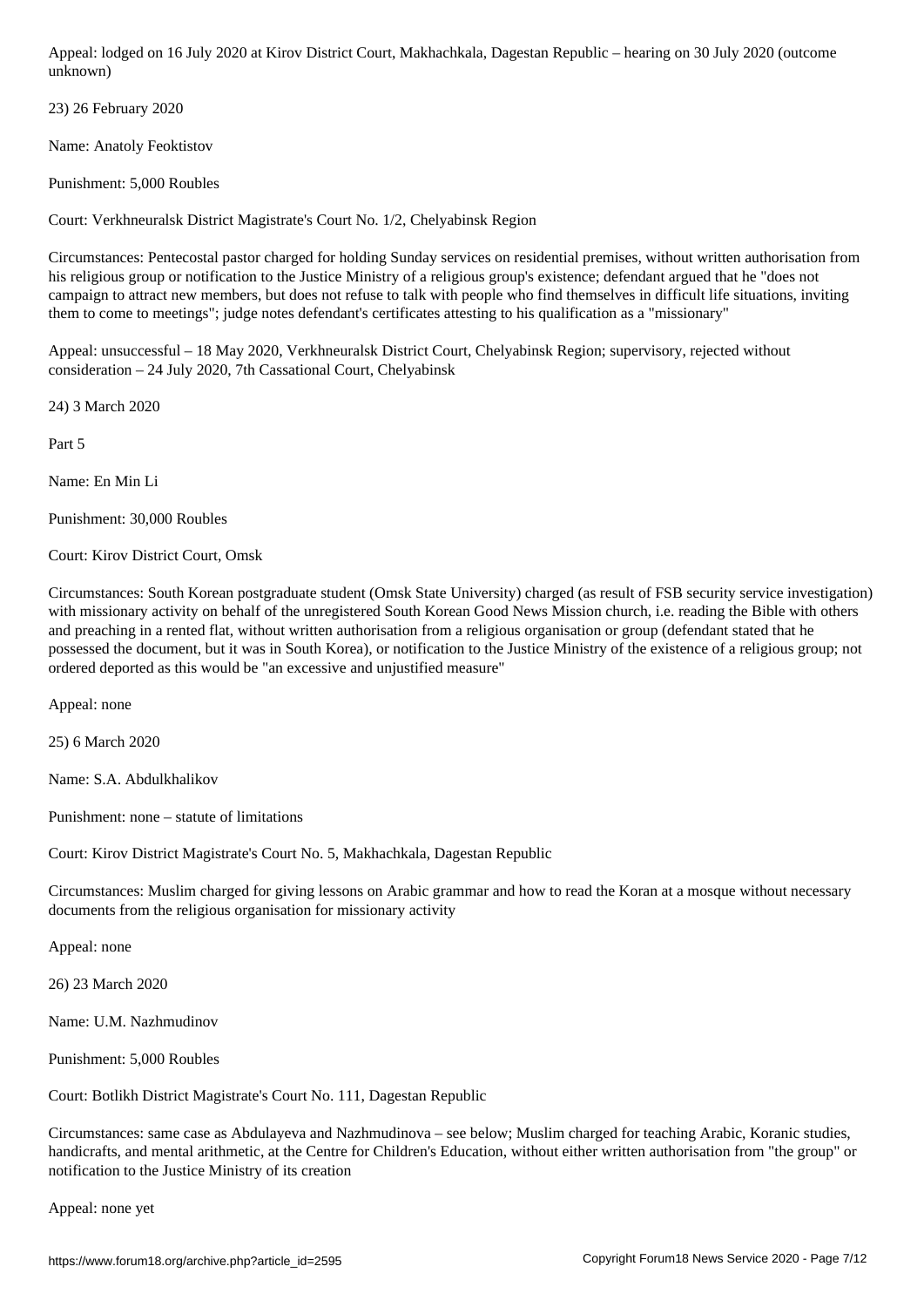Name: U.O. Abdulayeva

 $\mathcal{F}$ 

Punishment: 5,000 Roubles

Court: Botlikh District Magistrate's Court No. 111, Dagestan Republic

Circumstances: same case as Nazhmudinov and Nazhmudinova – see above and below; Muslim charged for teaching Arabic, Koranic studies, handicrafts, and mental arithmetic, at the Centre for Children's Education, without either written authorisation from "the group" or notification to the Justice Ministry of its creation

Appeal: none yet

28) 25 March 2020

Name: Ayshat Nazhmudinova

Punishment: 5,000 Roubles

Court: Botlikh District Magistrate's Court No. 111, Dagestan Republic

Circumstances: same case as Nazhmudinov and Abdulayeva – see above; Muslim (director) charged for teaching Arabic, Koranic studies, handicrafts, and mental arithmetic, at the Centre for Children's Education, without either written authorisation from "the group" or notification to the Justice Ministry of its creation

Appeal: none yet

29) 8 April 2020

Name: Local Muslim Religious Organisation Mosque No. 650

Punishment: 50,000 Roubles

Court: Lenin District Magistrate's Court No. 6, Ulyanovsk

Circumstances: as result of FSB security service investigation, community charged for carrying out unspecified missionary activity in a building which was not registered and had not been brought into commission, and to which it had no property rights – as well as on residential premises elsewhere; lower-than-minimum fine imposed in light of community's financial position

Appeal: unsuccessful – 5 June 2020, Lenin District Court, Ulyanovsk

30) 13 April 2020

Name: N.S. Azizov

Punishment: none – case closed for unknown reasons

Court: Western City District Magistrate's Court No. 28, Krasnodar

Circumstances: unknown

Appeal: none

31) 14 April 2020

Part 5

Name: Seo Jin Wook

Punishment: 30,000 Roubles plus deportation (enforced expulsion – detention in the meantime)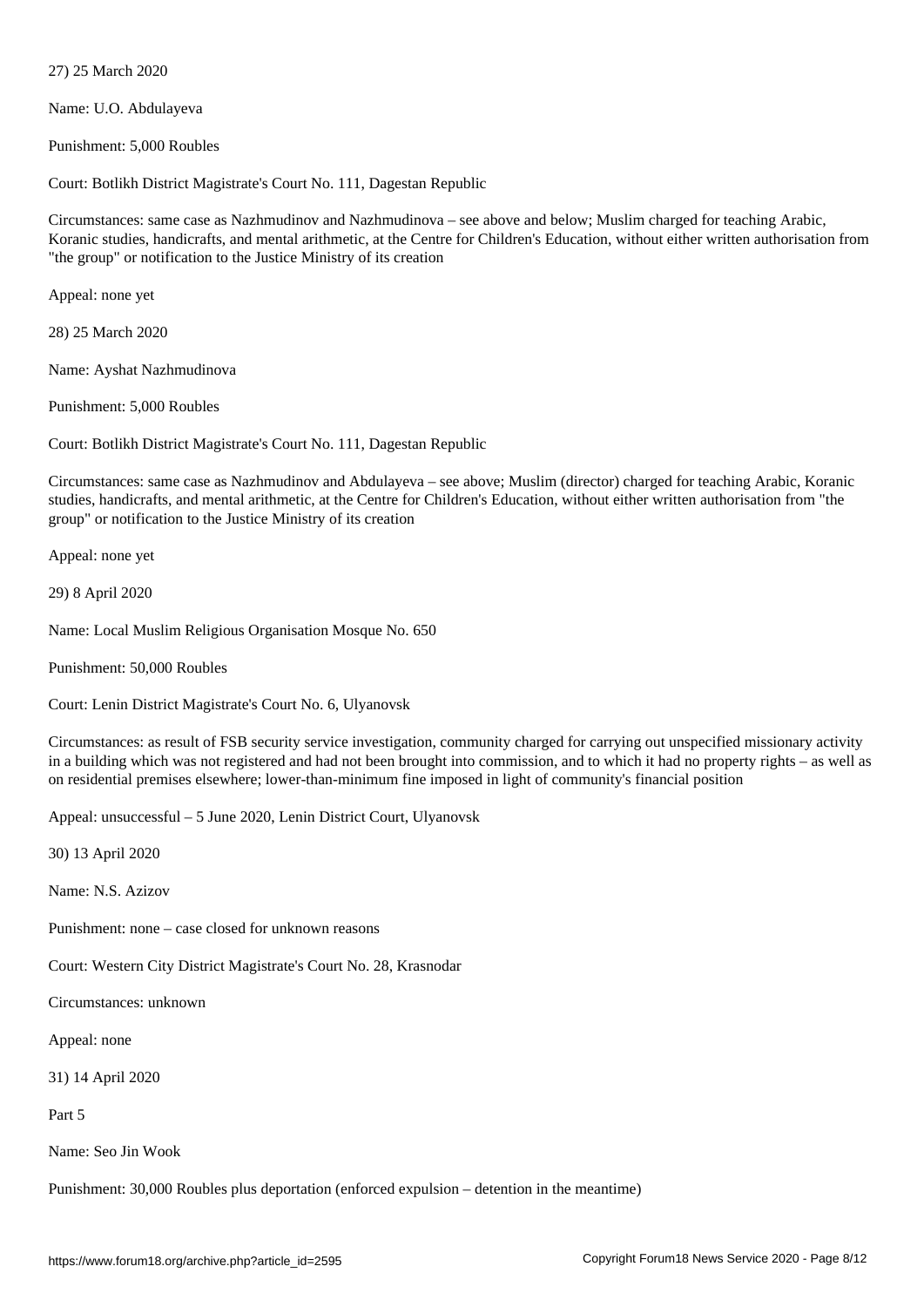Circumstances: South Korean citizen, pastor of Good News Mission Pentecostal church, charged for holding twice-weekly services for 10-12 people in a private home, without authorisation from a Russian religious organisation registered in Udmurtiya; also accused of calling on parishioners to bring new people into the church; case brought on basis of prosecutor's office inspection apparently based on information from FSB security service (church registered only in January 2020); defendant explained that he was in Russia for three months by private invitation, and argued that he had not conducted missionary activity, but only had conversations on religious topics with the guests of the house; judge noted that the house belonged to a private citizen and there was no formal agreement for use by a religious organisation.

Appeal: unsuccessful – 21 April 2020, Supreme Court of the Udmurt Republic

32) 21 April 2020

Name: Oleg Bondar

Punishment: 5,000 Roubles

Court: Chistopol Magistrate's Court No. 4, Republic of Tatarstan

Circumstances: person of unknown religious affiliation charged for repeatedly leaving religious literature in a shop; defendant not a member of a religious group and did not have authorisation from a religious group to perform missionary activity; judge acknowledges March 2018 Constitutional Court definition

Appeal: none yet

33) 29 April 2020

Name: N.Sh. Magomedov

Punishment: 5,000 Roubles

Court: Kirov District Magistrate's Court No. 5, Makhachkala, Dagestan Republic

Circumstances: Muslim charged for giving lessons on Arabic grammar and how to read the Koran at a mosque without necessary documents from the religious organisation for missionary activity

Appeal: none yet

34) 7 May 2020

Name: Aleksey Foltarkin

Punishment: 5,000 Roubles

Court: Noyabrsk Magistrate's Court No. 5, Yamalo-Nenets Autonomous Region

Circumstances: same case as Zubov and Gladkikh (see below); Council of Churches Baptist charged for handing out religious literature at a bus stop outside a market, without written authorisation from a religious organisation or group; case brought by police after one uniformed and several plain-clothes officers approached and took the Baptists to a police station for questioning

Appeal: unsuccessful – 16 June 2020, Noyabrsk City Court, Yamalo-Nenets Autonomous Region

35) 7 May 2020

Name: Igor Zubov

Punishment: 5,000 Roubles

Court: Noyabrsk Magistrate's Court No. 5, Yamalo-Nenets Autonomous Region

Circumstances: Council of Churches Baptist; same case as Foltarkin (see above) and Gladkikh (see below)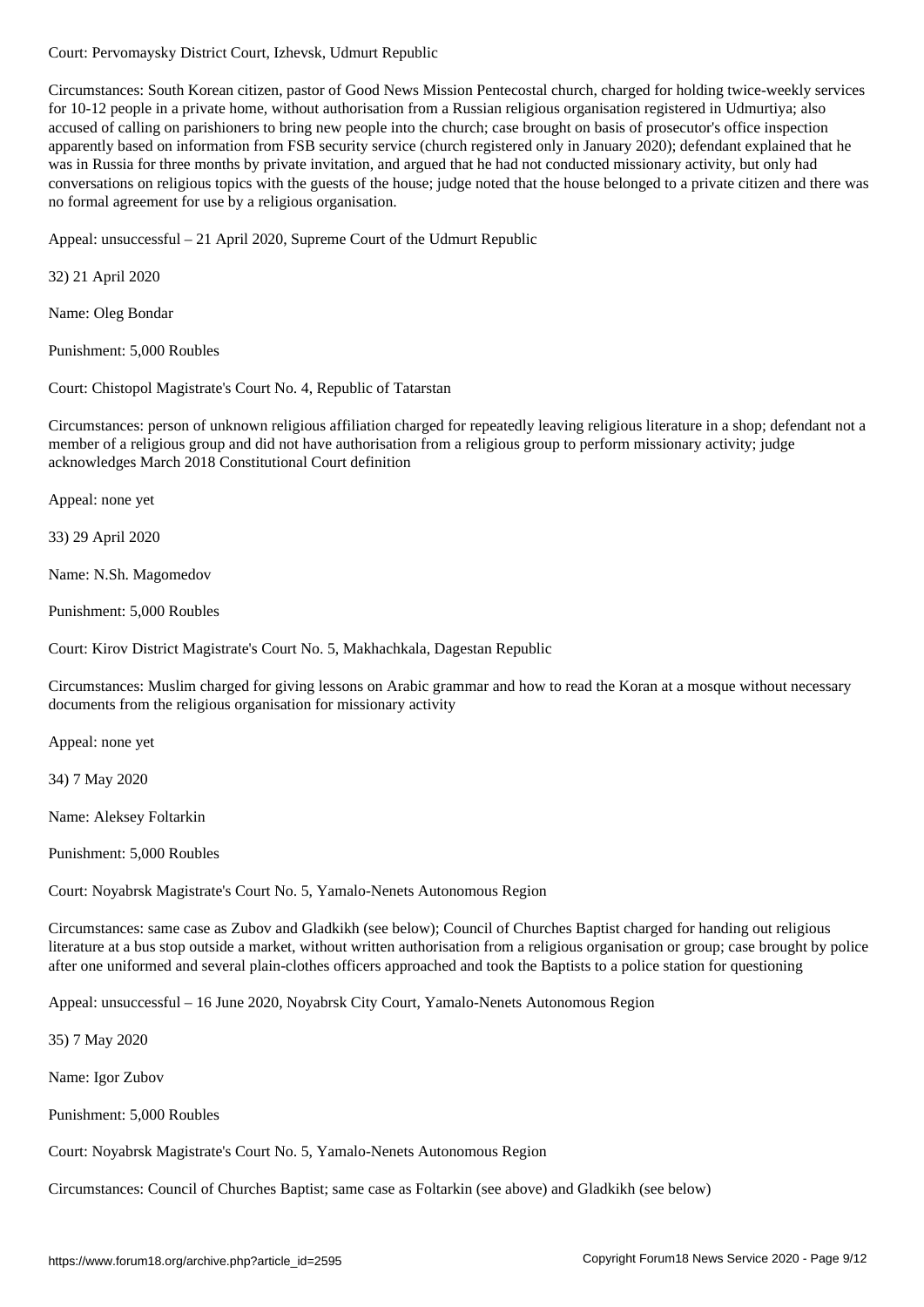36) 7 May 2020

Part 5

Name: Raymond Curran

Punishment: none – statute of limitations expired

Court: October District Court, Tambov

Circumstances: US citizen charged after police inspection found that he was leading services of the unregistered Calvary Chapel Protestant church in a house of culture, accessible to all and without written authorisation from a religious organisation or evidence of its registration; three witnesses apparently requested by police to go into the house of culture and attempt to attend the service; defendant also accused of carrying out missionary activity on the internet by advertising services "under the pretext of offering free English lessons"; defendant stated that he is the pastor of the church and is therefore permitted to perform missionary activity, that he has a Russian residence permit and written authorisation from the registered centralised Calvary Chapel religious organisation, and that the services he conducts are only for members of the church

Appeal: none

37) 13 May 2020

Name: Galina Gladkikh

Punishment: 5,000 Roubles

Court: Noyabrsk Magistrate's Court No. 5, Yamalo-Nenets Autonomous Region

Circumstances: Council of Churches Baptist; same case as Foltarkin and Zubov – see above

Appeal: unsuccessful – 15 June 2020, Noyabrsk City Court, Yamalo-Nenets Autonomous Region

38) 13 May 2020

Name: Rusiyet Khuade

Punishment: 5,000 Roubles

Court: Takhtamukhay District Court, Republic of Adygeya

Circumstances: same case as Bogus (below); Muslim charged for "disseminating the religious ideology of the destructive Muslim movement 'Khabashism' by means of WhatsApp messenger, without the authorisation to carry out missionary activity", and without having notified the Justice Ministry of the existence of a religious group

Appeal: unsuccessful – 9 July 2020, Supreme Court of Adygeya

39) 13 May 2020

Name: Dzhanet Bogus

Punishment: unknown

Court: Takhtamukhay District Court, Republic of Adygeya

Circumstances: same case as Khuade (above); Muslim charged for "disseminating the religious ideology of the destructive Muslim movement 'Khabashism' by means of WhatsApp messenger, without the authorisation to carry out missionary activity", and without having notified the Justice Ministry of the existence of a religious group

Appeal: successful – 12 August 2010, Supreme Court of the Republic of Adygeya

40) 21 May 2020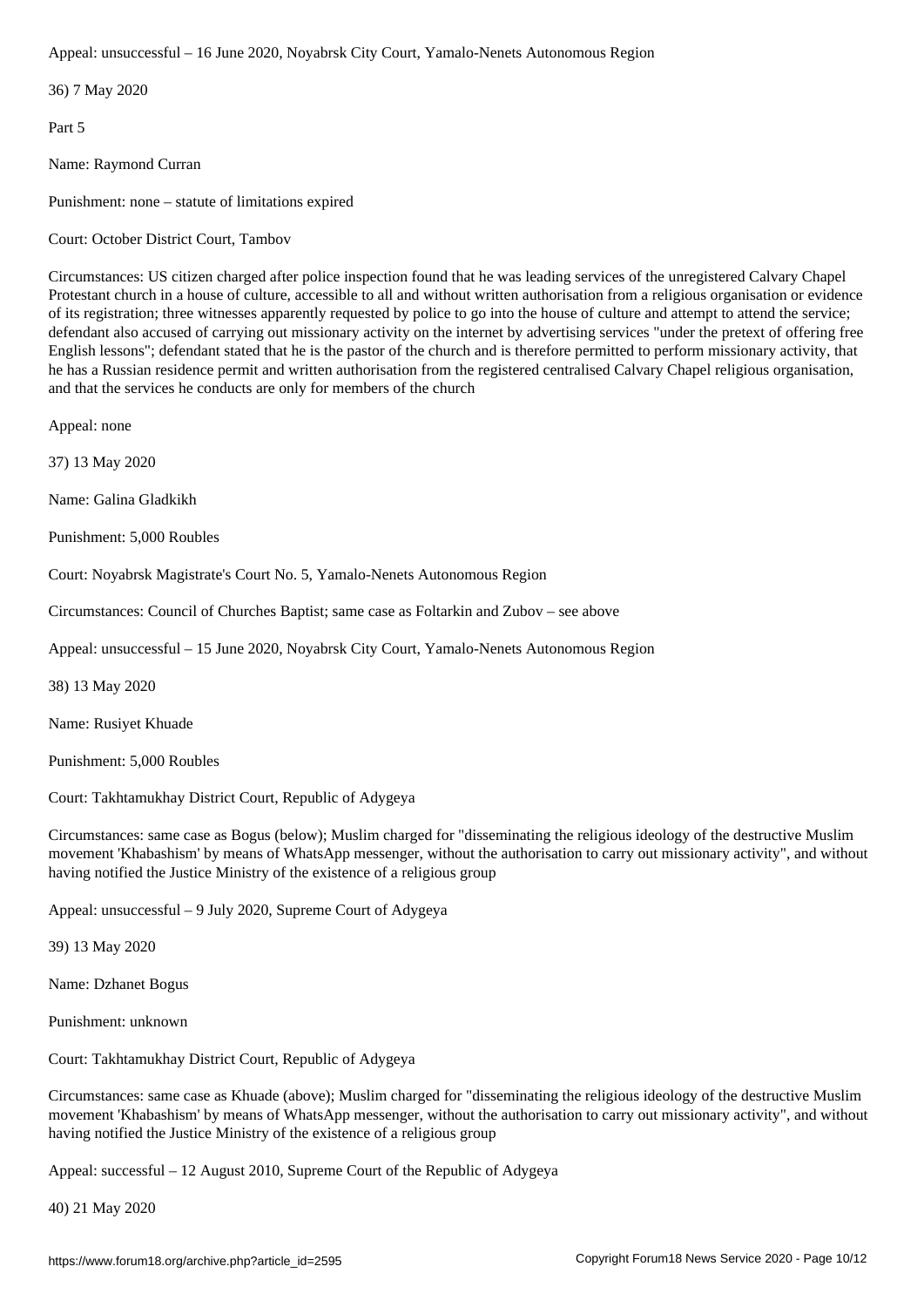Punishment: 5,000 Roubles

## Court: Troytsky District Magistrate's Court No. 4, Chelyabinsk Region

Circumstances: Council of Churches Baptist pastor charged for conducting unspecified missionary activity without submitting notification of the existence of a religious group – details unknown

Appeal: none yet

41) Unknown date, May 2020

Name: Aleksandr Shurupov

Punishment: unknown

Court: unknown Vyborg District Magistrate's Court, St Petersburg

Circumstances: details unknown

Appeal: rejected without consideration – 2 June 2020, Vyborg District Court, St Petersburg; further appeal lodged on 15 July 2020 – no record yet

42) 8 June 2020

Name: Anatoly Chendemerov

Punishment: 6,000 Roubles

Court: Yoshkar-Ola Magistrate's Court No. 12, Mari-El Republic

Circumstances: Baptist charged for handing out a publication called "Jesus said: 'You must be born again'" to passers-by outside a shopping centre, without authorisation from a religious organisation or group, and without any notification to the Justice Ministry of the existence of a religious group

Appeal: none yet

(END)

Full reports on freedom of thought, conscience and belief in Russia (http://www.forum18.org/archive.php?query=&religion=all&country=10)

For more background see Forum 18's survey of the general state of freedom of religion and belief in Russia (http://www.forum18.org/archive.php?article\_id=2246), as well as Forum 18's survey of the dramatic decline in this freedom related to Russia's Extremism Law (http://www.forum18.org/archive.php?article\_id=2215).

A personal commentary by Alexander Verkhovsky, Director of the SOVA Center for Information and Analysis http://www.sova-center.ru, about the systemic problems of Russian anti-extremism legislation (http://www.forum18.org/archive.php?article\_id=1468)

Forum 18's compilation of Organisation for Security and Co-operation in Europe (OSCE) freedom of religion or belief commitments (http://www.forum18.org/archive.php?article\_id=1351)

Follow us on Twitter @Forum\_18 (http://twitter.com/forum\_18)

Follow us on Facebook @Forum18NewsService (http://www.facebook.com/Forum18NewsService)

All Forum 18 text may be referred to, quoted from, or republished in full, if Forum 18 is credited as the source.

All photographs that are not Forum 18's copyright are attributed to the copyright owner. If you reuse any photographs from Forum 18's website, you must seek permission for any reuse from the copyright owner or abide by the copyright terms the copyright owner